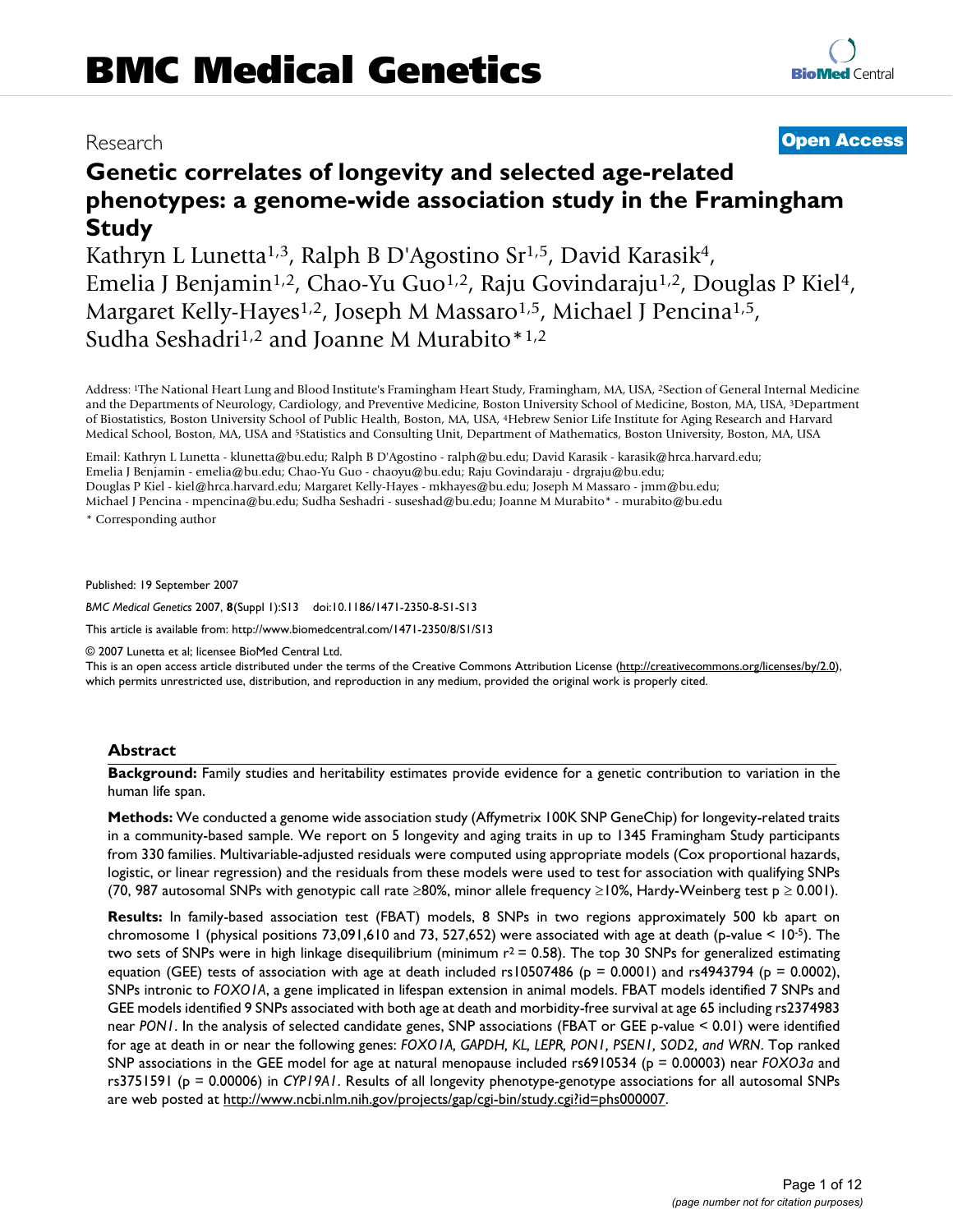**Conclusion:** Longevity and aging traits are associated with SNPs on the Affymetrix 100K GeneChip. None of the associations achieved genome-wide significance. These data generate hypotheses and serve as a resource for replication as more genes and biologic pathways are proposed as contributing to longevity and healthy aging.

# **Background**

Genetic factors associated with human longevity and healthy aging remain largely unknown. Heritability estimates of longevity derived from twin registries and large population-based samples suggest a significant but modest genetic contribution to the human lifespan (heritability  $\sim$ 15 to 30%) [1-4]. However, genetic influences on lifespan may be greater once an individual achieves age 60 years [5]. Moreover, the reported magnitude of the genetic contribution to other important aspects of aging such as healthy physical aging (wellness)[6], physical performance [7,8], cognitive function [9], and bone aging [10] are much larger. Both exceptional longevity and a healthy aging phenotype have been linked to the same region on chromosome 4 [11,12], suggesting that although longevity per se and healthy aging are different phenotypes, they may share some common genetic pathways.

A number of potential candidate genes in a variety of biological pathways have been associated with longevity in model organisms. Genes involved in the regulation of DNA repair and genes in the evolutionarily conserved insulin/insulin-like growth factor signaling pathway [13,14] are emerging as holding great promise in the future elucidation of the underlying physiology controlling lifespan. Many of these genes have human homologs and thus have potential to provide insights into human longevity [15-20]. Although numerous candidate genes have been proposed, studies in humans are limited and initial findings often fail replication [21,22]. More recently genome-wide association studies (GWAS) have become feasible and offer a more comprehensive and untargeted approach to detect genes with modest phenotypic effects that underlie common complex conditions [23].

We had the opportunity to use the Framingham Heart Study (FHS) Affymetrix 100K SNP genotyping resource for a GWAS of longevity and aging-related phenotypes. The FHS offers the unique advantage of a longitudinal family-based community sample with participants who have been well-characterized throughout adulthood with respect to prospectively ascertained risk factors and diseases and continuously followed until death. We report several strategies for 100K SNP associations: 1) a simple low p-value SNP ranking strategy; 2) SNP selection due to associations with more than one related phenotype; and 3) SNP associations within candidate genes and regions

previously reported to be associated with longevity in model organisms or humans.

# **Methods**

# *Study sample*

The genotyped study sample is comprised of 1345 Original cohort ( $n = 258$ ) and Offspring ( $n = 1087$ ) participants who are members of the 330 largest FHS families. The Overview [24] provides further details of this sample. With respect to aging and longevity traits, 149 deaths occurred at a mean age at death of 83 years (range 46 to 99 years) and 713 participants achieved age 65 years or greater. The Boston University Medical Center Institutional Review Board approved the examination content of Original Cohort and Offspring examinations. All participants provided written informed consent at every examination including consent for genetic studies.

# *Longevity and aging phenotype definitions and residual creation*

### *Age at death*

Both the Original Cohort and the Offspring Cohort remain under continuous surveillance and all deaths that occurred prior to January 1, 2005 were included in this study. Deaths were identified using multiple strategies including routine participant contact for research examinations or health history updates, surveillance at the local hospital, search of obituaries in the local newspaper, and if needed through use of the National Death Index. Death certificates were routinely obtained and all hospital and nursing home records prior to death and autopsy reports (if performed) were requested. In addition, if there was insufficient information to determine a cause of death, the next of kin were interviewed by a senior investigator. All records pertinent to the death were reviewed by an endpoint panel comprised of three senior investigators. The date and cause of death (classified as due to coronary heart disease, stroke, other cardiovascular disease [CVD], cancer, other causes, or unknown cause) was recorded.

Cox proportional hazards models were used to generate martingale residuals using the PHREG procedure in SAS to perform the regression analysis of survival time from age at study entry to age at death. Models were sex-specific and adjusted for 1) birth cohort and 2) birth cohort, education, current smoking status (yes/no), obesity (body mass index ≥30 kg/m<sup>2</sup>), hypertension (blood pressure  $\geq$ 140/90 mmHg or on antihypertensive treatment), elevated cholesterol (cholesterol > 239 mg/dL), diabetes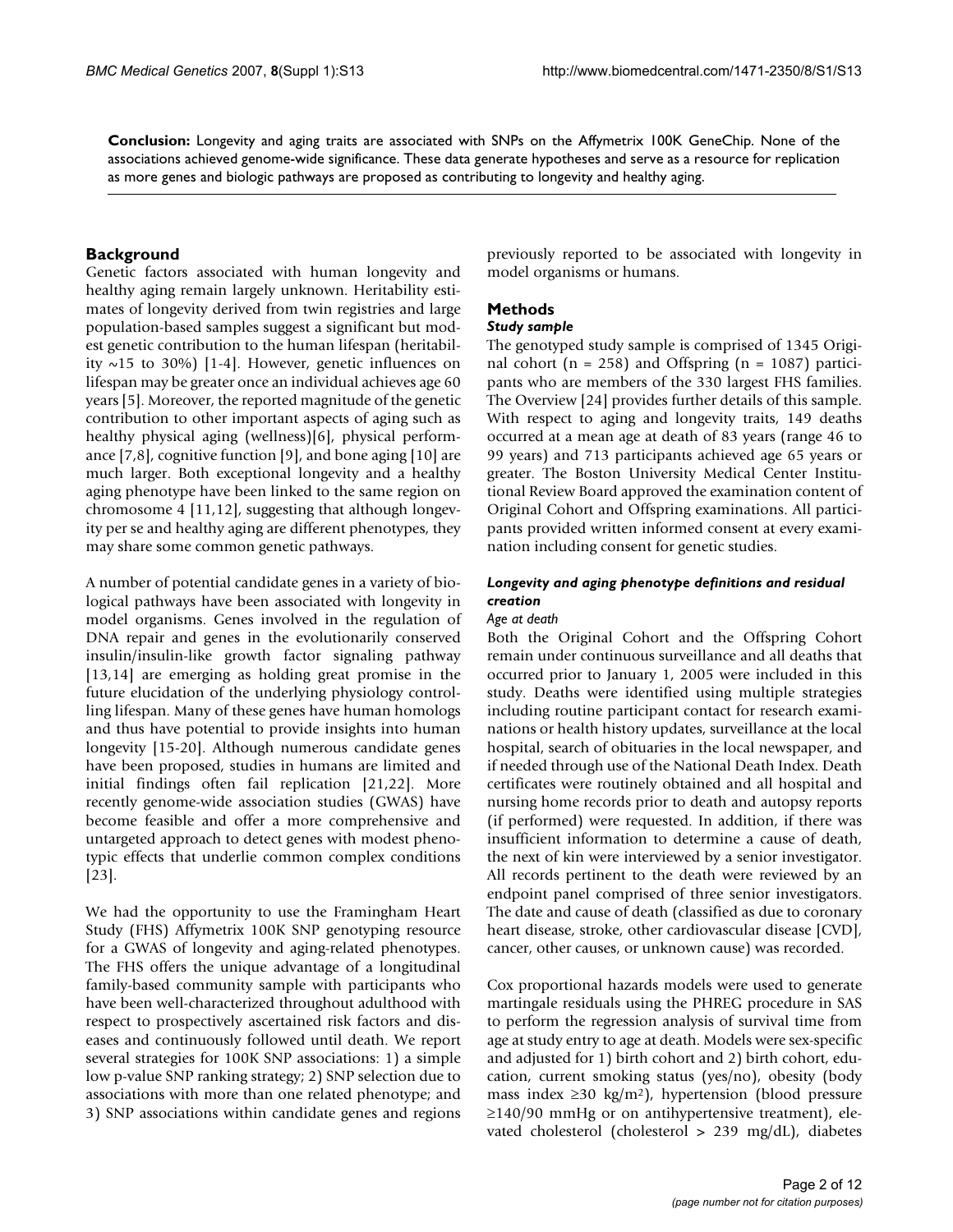(fasting blood sugar ≥126 mg/dL, random blood sugar of  $\geq$ 200 mg/dL, or use of insulin or oral hypoglycemic agents) and comorbidity defined as CVD and cancer. Birth cohort was defined as a categorical variable for all regression models with the following categories based on year of birth: birth year prior to 1900, 1900 to 1909, 1910 to 1919, 1920 to 1929, 1930 to 1939, 1940 to 1949, and 1950 and later. All covariates were measured at study entry. Residuals from Original Cohort and Offspring participants were pooled.

# *Morbidity-free survival at age 65 years*

Morbidity-free survival was defined as achieving age 65 years free of CVD, dementia, and cancer. CVD events included angina pectoris, coronary insufficiency, myocardial infarction, heart failure, stroke, transient ischemic attack (TIA), intermittent claudication and coronary or CVD death. Suspected CVD events were reviewed by a panel of three investigators who adjudicated events using previously established criteria in place since study inception [25]. A separate panel of study neurologists determined the presence of stroke or TIA and a team of at least one neurologist and one neuropsychologist determined the presence of dementia. Two independent reviewers examined records for all cancers, and the vast majority of cancer cases were microscopically confirmed with pathology reports.

Logistic regression models were used to generate deviance residuals. Models were sex-specific and adjusted for 1) birth cohort and 2) birth cohort, education, current smoking status, obesity, hypertension, elevated cholesterol, and diabetes. Covariates were defined as above for age at death. All covariates were measured at the examination closest to the participant attaining age 65 years using a 5 year window around age 65 years. Residuals from Original Cohort and Offspring participants were pooled.

# *Age at natural menopause*

Natural menopause occurred after a woman had ceased menstruating naturally for one year and the age at natural menopause was the self-reported age at last menstruation. Mean age at natural menopause was similar in Original Cohort and Offspring women and the distribution of naturally menopausal ages in women in the 330 FHS families was similar to that of women in all 1643 FHS families [26,27]. The mean age at natural menopause in women in the 100K sample was 50.2 years (range 38 to 57 years) in Original Cohort women and 49.1 years (range 29 to 60 years) in Offspring women.

Crude age at natural menopause and standardized residuals from multiple linear regressions in SAS [28] that adjusted age at natural menopause for covariates of interest were used as traits for analysis. Covariates were obtained at all attended examinations prior to the onset of menopause and included mean number of cigarettes smoked per day, mean body mass index, parity (0 versus 1 or more live births), and generation (Original Cohort vs. Offspring).

# *Walking speed*

Walking speed was measured on Original Cohort participants at examination 27 (January 2002 through December 2003, mean age of Original Cohort at exam 27: 86.7 years) and Offspring participants attending an ancillary study to examination 7 (1999 to 2004, mean age at exam: 62.0 years). Trained technicians timed participants walking at their normal pace on a four meter course twice and subsequently asked participants to repeat the course walking at a rapid pace. The mean timed fast walk among Offspring participants in the 100K genotyping sample was 2.44 seconds (standard deviation 0.89). The timed fast walk was used for analysis. Sex-specific linear regression was used to generate residuals adjusted for age and height measured at the time of the walk.

# *Biologic age by osseographic scoring system*

An osseographic scoring system (OSS) was applied to hand radiographs obtained on original cohort (1967 to 1969, mean age 58.7 years) and offspring participants (1992 to 1993, mean age 51.6 years) [10]. Biologic age was then defined as the standardized residual between the OSS predicted age and the actual age. Biologic age defined by this system predicted mortality [10,29], was very heritable ( $h^2$  = 0.57  $\pm$  0.06), and a genome-wide linkage analysis was performed with LOD scores >1.8 present on chromosomes 3q, 11p, 16q, and 21q [10]. Sex- and cohort-specific ranked residuals generated from linear regression of age on log-OSS adjusted for height, body mass index, menopause, and estrogen therapy, were used for analysis.

# *Genotyping*

Affymetrix 100K SNP GeneChip genotyping and the Marshfield STR genotyping performed by the Mammalian Genotyping Service [http://research.marshfieldclinic.org/](http://research.marshfieldclinic.org/genetics) [genetics](http://research.marshfieldclinic.org/genetics) are described in the Overview paper [24].

# *Statistical analysis*

The statistical methods for genome-wide linkage and association analyses are described in the Overview [24].

# *Association*

All residual traits described above as well as the additional traits listed in Table 1 were computed using Cox proportional hazards with martingale residuals for survival traits, logistic regression with deviance residuals for dichotomous traits, and linear regression with standard residuals for quantitative traits. The full set of FHS participants with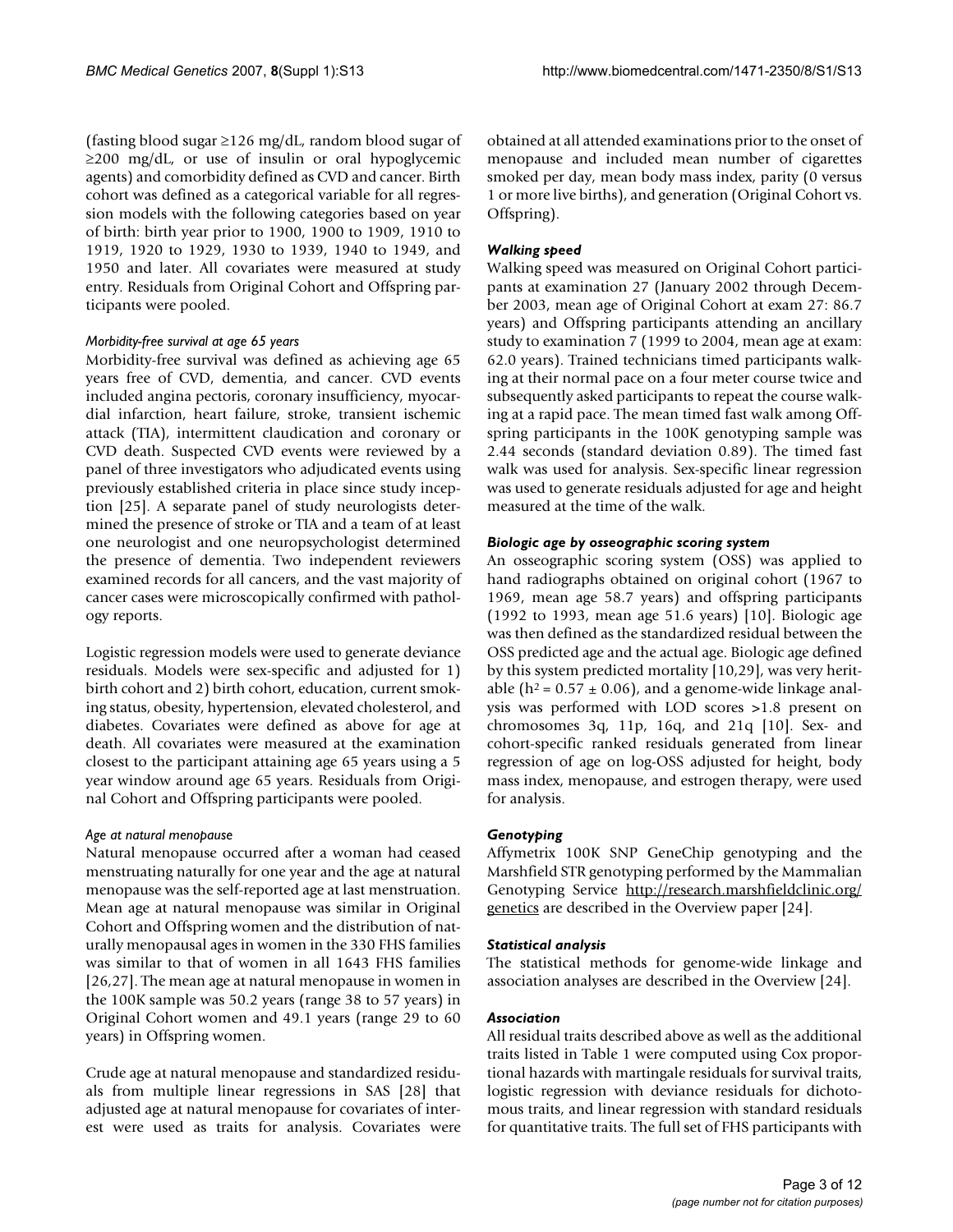the phenotype were used to create the residuals. The residuals were used to test for association between the genotyped subset of individuals and the SNPs using additive family-based association test (FBAT) and generalized estimating equations (GEE) models as described in the Overview [24]. A total of 70,987 autosomal SNPs met the criteria of genotypic call rate ≥80%, minor allele frequency ≥10%, Hardy-Weinberg test  $p \ge 0.001$ , and ≥10 informative families for FBAT. The number of tests with an FBAT p < 0.001, p < 0.0001, and p < 0.00001 for all phenotypes was similar to what would be expected under the assumptions that the 70,987 tested SNPs were independent and there were no true associations. The GEE tests tended to give an excess of very small p-values over what would be expected under these assumptions.

# *SNP prioritization*

We used several strategies to prioritize SNPs associated with longevity and aging traits. First, we used an untargeted approach whereby the top 50 SNP associations ranked according to the strength of the p-value for each trait were examined. Next, we explored the consistency of SNP associations across related sets of traits chosen a priori (trait set one: age at death and morbidity-free survival at age 65 years; trait set two: biologic age and walking speed). Trait set one was chosen based upon linkage data in humans demonstrating that both longevity and a healthy aging trait were linked to the same region on chromosome 4 raising the hypothesis that the two phenotypes may share common genetic pathways [11,12]. The traits in set two reflect aging with good physical functioning and thus we postulated that biologic age and walking speed may have genetic variants in common. We also investigated SNP associations in candidate genes and regions reported to be associated with longevity identified from established databases including NCBI [14] using the search term "longevity" and the Science of Aging Knowledge Environment genes/intervention database [http://](http://sageke.sciencemag.org/cgi/genesdb) [sageke.sciencemag.org/cgi/genesdb](http://sageke.sciencemag.org/cgi/genesdb)[30] choosing genes potentially related to lifespan in humans.

The SNPs were annotated using the UCSC genome browser tables using the May 2004 assembly [http://](http://genome.ucsc.edu/) [genome.ucsc.edu/\[](http://genome.ucsc.edu/)31,32]. All genes within 60 kb of the top ranked SNPs were identified.

# **Results**

The longevity and aging traits available in the FHS 100K SNP resource are listed in Table 1. In this report, we consider only five of the traits listed in Table 1: multivariableadjusted age at death, morbidity-free survival at age 65 years, age at natural menopause, walking speed, and biologic age by OSS. These traits include a pooled sample of Original Cohort and Offspring participants, with the exception of walking speed, which is reported in Offspring participants only. Details of the sample size and covariate adjustment for each trait are provided in Table 1.

For each of the five phenotypes, Table 2a and 2b provides the top five SNPs ranked in order by lowest p-value for the GEE and FBAT models (all associations can be viewed on the web [http://www.ncbi.nlm.nih.gov/projects/gap/cgi](http://www.ncbi.nlm.nih.gov/projects/gap/cgi-bin/study.cgi?id=phs000007)[bin/study.cgi?id=phs000007](http://www.ncbi.nlm.nih.gov/projects/gap/cgi-bin/study.cgi?id=phs000007)). If multiple SNPs in linkage disequilibrium (LD  $r^2 > 0.80$ ) were included in the top 5, additional SNPs were included until a set of 5 independent associations were listed. Eight SNPs on chromosome 1 were associated with age at death in the FBAT analysis; all with p-value  $< 10^{-4}$  and two with p-value  $< 10^{-5}$ . The 8 SNPs consisted of two sets of SNPs (rs10493513, rs10493514, rs6689491, rs6657082, rs1405051) and (rs10493515, rs10493518, rs10493517), clustered in two regions approximately 500 kb apart. There was exceptionally high LD across this 500 kb region: the minimum  $r^2$ between pairs of the eight SNPs was 0.58. The nearest genes in this region existing in public databases were >500 kb from any of these SNPs [31,32].

There were several additional associations not listed in Table 2a and 2b that were of interest. For age at death in the GEE analysis, SNP associations ranked numbers 9 and 13 were rs10507486 (p-value 0.000128) and rs4943794 (p-value 0.000277), both are intronic *FOXO1A* SNPs. For age at natural menopause, top ranked SNP associations in the GEE model included number 11,  $rs6910534$  (p = 0.00003) near *FOXO3a* and number 18, rs3751591 (p = 0.00006) in *CYP19A1*.

Table 2c presents the LOD scores  $\geq 2.0$  and the corresponding 1.5-LOD support interval from genome-wide linkage for the three quantitative aging traits. None of the regions overlapped with SNPs associated with these aging traits in the FBAT and GEE analyses. Of note for biologic age by OSS the linkage peak on chromosome 21 confirmed a prior Framingham Study report using a genomewide scan with 401 microsatellite markers [10].

Table 3 provides all SNP associations with a GEE or FBAT p < 0.01 for both traits within the two pairs of related traits. For age at death and morbidity-free survival at age 65 years, FBAT models identified 7 SNPs and GEE models identified 9 SNPs associated with both traits including rs2374983 near *PON1* (Tables 3a and 3b). For biologic age by OSS and walking speed, 13 SNPs in FBAT models and 6 SNPs in GEE models were associated with both traits (Tables 3c and 3d).

We identified from the literature 79 potential candidate genes and regions associated with longevity (see Additional file 1 for listing). Of these, 12 genes had no SNPs and 67 genes had 1 to 45 SNPs within 60 kb of the gene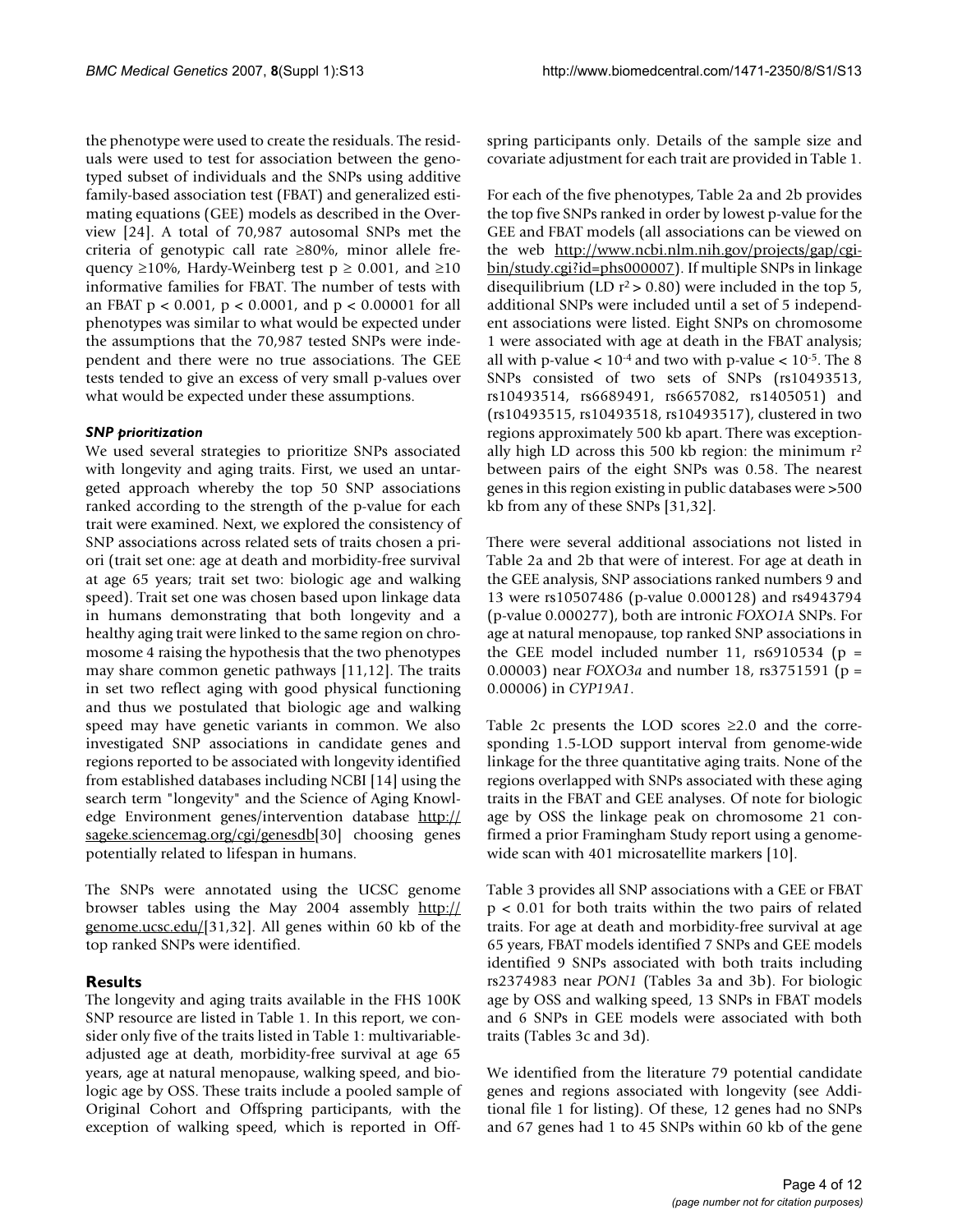#### **Table 1: Aging and Longevity Phenotypes for Framingham Heart Study 100K Project**

|                                                                                                                                                                                                                    |                                                                   |                                             | Exam cycle(s)                                          |                                                                                                                                                                                                                              |
|--------------------------------------------------------------------------------------------------------------------------------------------------------------------------------------------------------------------|-------------------------------------------------------------------|---------------------------------------------|--------------------------------------------------------|------------------------------------------------------------------------------------------------------------------------------------------------------------------------------------------------------------------------------|
| <b>Phenotype Subgroup</b><br>• Trait (variable name on the<br>website*)                                                                                                                                            | <b>Number of Traits</b>                                           | $N(MV^*)$                                   | Offspring / Original<br>Cohort                         | <b>Adjustment</b>                                                                                                                                                                                                            |
|                                                                                                                                                                                                                    |                                                                   |                                             | <b>Survival Traits: Cox regression</b>                 |                                                                                                                                                                                                                              |
| <b>Survival</b><br>• Age at death (1. deathageX, 2.<br>deathageMV)                                                                                                                                                 | $\overline{2}$                                                    | 1345 (1166)<br>Cohort & Offspring<br>pooled |                                                        | Cox regression<br>Sex-specific<br>I. birth cohort<br>2. multivariable adjusted for birth cohort, education,<br>smoking, obesity (BMI ≥ 30), CVD risk factors, co-morbidity<br>measured at exam I                             |
|                                                                                                                                                                                                                    |                                                                   |                                             | Categorical traits: Logistic regression                |                                                                                                                                                                                                                              |
| • Survival past the ALE (1.<br>deathpastALEX, 2. deathpastALEMV)                                                                                                                                                   | $\overline{2}$                                                    | 1345 (1166)                                 | Cohort & Offspring<br>pooled                           | Logistic regression<br>Sex-specific<br>I. birth cohort<br>2. multivariable adjusted for birth cohort, education,<br>smoking, obesity (BMI $\geq$ 30), CVD risk factors, co-morbidity<br>measured at exam 1                   |
| Morbidity-free survival (free of<br>CVD, cancer and dementia)<br>• At age 65 years (1.<br>morbidityfree65X, 2.<br>morbidityfree65MVX)                                                                              | $\overline{2}$<br>558 (558)<br>Cohort & Offspring<br>age 65 years |                                             | pooled, exams closest to                               | Logistic regression<br>Sex-specific<br>I. birth cohort<br>2. multivariable adjusted for birth cohort, education,<br>smoking, obesity, CVD risk factors measured at exam closest<br>to age 65 years (within a 5 year horizon) |
|                                                                                                                                                                                                                    |                                                                   |                                             | <b>Quantitative Traits: Linear regression</b>          |                                                                                                                                                                                                                              |
| <b>Reproductive Aging</b><br>• Age at natural menopause (1.<br>menoageX, 2. menoageMVX)                                                                                                                            | $\overline{2}$                                                    | 438 (378)                                   | Cohort & Offspring<br>pooled, women only               | Linear regression<br>I. crude<br>2. multivariable adjusted for smoking, BMI, parity, generation<br>(measured at exams prior to menopause)                                                                                    |
| <b>Cognitive function</b><br>• MMSE at age 65 years (1. MMSE65X,<br>2. MMSE65MVX)<br>• MMSE at the specified Offspring<br>exam (I. MMSE5X, 2. MMSE5MVX, I.<br>MMSE7X, 2. MMSE7MV, I.<br>MMSE5to7X, 2. MMSE5to7MVX) | $\overline{2}$                                                    | 593 (462)                                   | Cohort & Offspring<br>pooled, exams at age 65          | Linear regression<br>Sex-specific<br>I. birth cohort<br>2. multivariable adjusted for birth cohort, education, FSRP<br>measured at exam closest to age 65 years (5 year horizon)                                             |
|                                                                                                                                                                                                                    | 6                                                                 | 1038 (913)                                  | Exam 5<br>Exam 7<br>Exam 5 & 7<br>average score        | Linear regression<br>Sex-specific<br>I. birth cohort<br>2. multivariable adjusted for birth cohort, education, FSRP;<br>covariates measured at the specified exam                                                            |
| <b>Physical Performance</b><br>• Hand grip (2. handgrip7x, 2.<br>handgrips727x)<br>• Walking speed (2. walkingspeed7x, 2.<br>walkingspeed727x)                                                                     | 6                                                                 | 764                                         | Exam 7<br>Exam 7 and Exam 27                           | Linear regression<br>Sex-specific#<br>I. age<br>2. multivariable adjusted for age, height, weight at the<br>specified exam                                                                                                   |
| <b>Biologic Age by Osseographic</b><br>Scoring System (1. deltaOSSr, delta<br>OSSrf, deltaOSSrm)                                                                                                                   | 3                                                                 | 714                                         | Offspring and Cohort<br>pooled<br>exam 6/7 and exam 22 | Linear regression<br>Sex- and cohort-specific ranked residuals§<br>1. multivariable adjusted for age, height, BMI, menopause,<br>estrogen use                                                                                |

Residuals from these models were used as traits to test for association with SNP genotypes.<br>\* The number preceding the variable name refers to the covariate adjustment in the last column of the table. The website with all

ALE = average life expectancy, BMI = body mass index, Co-morbidity = cardiovascular disease and cancer, CVD = cardiovascular disease, FSRP = Framingham stroke risk<br>profile, MMSE = mini-mental state exam, Risk factors = hyp

on the 100K Affymetrix GeneChip. There were 2036 SNPs in the LGV1 region on chromosome 4 previously linked to exceptional longevity [11]. Table 4 shows the candidate genes with SNPs associated with an FBAT or GEE p-value < 0.01 for age at death including: *FOXO1a, GAPDH, KL, LEPR, PON1, PSEN1, SOD2, and WRN* and for morbidityfree survival at 65 years including:*GHR, LEPR, MORF4L1, PON1, PTH, and WRN*. Biologic age by OSS shared 2 SNPs in common with age at death: rs4943794 intronic to *FOXO1a* and rs911847 near *SOD2*.

# **Discussion**

To our knowledge, this is the first dense GWAS of longevity and aging traits in a community-based sample of adults from two generations of the same families. Over 1300 men and women have detailed longevity and aging-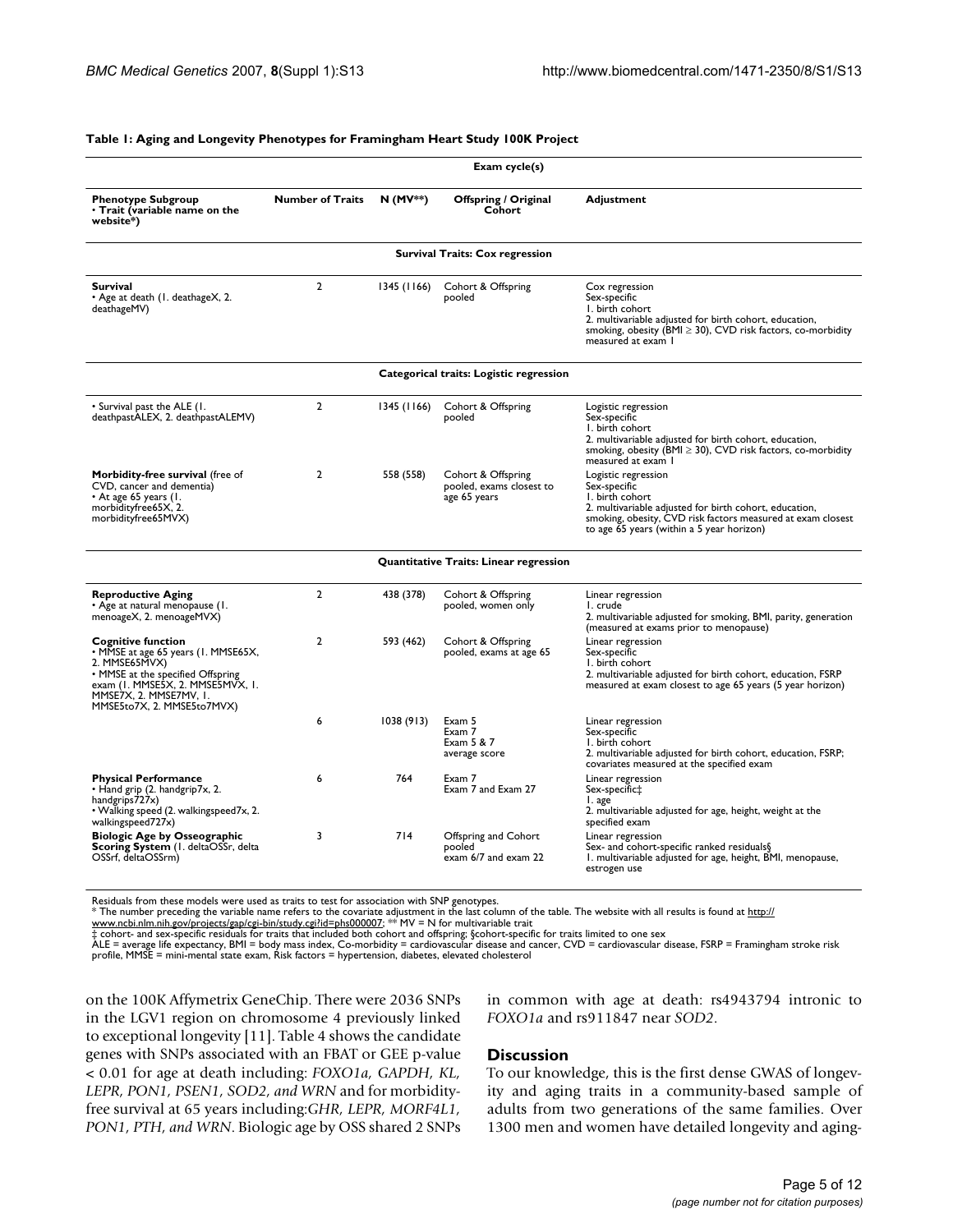|           | 2a. GEE, Top 5 p-values by Phenotype* |                                             |                          |                      |                      |                            |
|-----------|---------------------------------------|---------------------------------------------|--------------------------|----------------------|----------------------|----------------------------|
| Trait SNP |                                       | Chromosome                                  | <b>Physical location</b> | <b>GEE p-value</b>   | <b>FBAT p-value</b>  | Gene Region (within 60 kb) |
|           | Age at death                          |                                             |                          |                      |                      |                            |
|           | rs1528753                             | $\mathbf{H}$                                | 90,523,987               | $8.1 \times 10^{-8}$ | 0.024                |                            |
|           | rs2371208                             | 7                                           | 81,982,510               | $2.6 \times 10^{-6}$ | 0.031                |                            |
|           | rs10496799                            | $\mathbf{2}$                                | 139,261,401              | $1.4 \times 10^{-5}$ | 0.735                | NXPH <sub>2</sub>          |
|           | rs10489006                            | 4                                           | 31,444,987               | $3.6 \times 10^{-5}$ | 0.078                |                            |
|           | rs3757354                             | 6                                           | 16,235,386               | $6.4 \times 10^{-5}$ | 0.316                | <b>MYLIP</b>               |
|           | Morbidity-free survival at age 65     |                                             |                          |                      |                      |                            |
|           | rs1412337                             | $\mathbf{I}$                                | 165,350,299              | $1.8 \times 10^{-9}$ | 0.505                | <b>DPT</b>                 |
|           | rs32566                               | 5                                           | 5,845,507                | $1.9 \times 10^{-9}$ | 0.323                |                            |
|           | rs10484246                            | 6                                           | 9,559,183                | $8.4 \times 10^{-8}$ | 0.928                |                            |
|           | rs4831837                             | 8                                           | 12,756,234               | $4.7 \times 10^{-7}$ | 0.182                |                            |
|           | rs2639889                             | 16                                          | 59,680,648               | $9.4 \times 10^{-7}$ | 0.903                |                            |
|           | Age at natural menopause‡             |                                             |                          |                      |                      |                            |
|           | rs10496265                            | $\overline{2}$                              | 81,580,466               | $1.1 \times 10^{-8}$ | 0.001                |                            |
|           | rs10496262*                           | $\overline{2}$                              | 81,662,782               | $3.3 \times 10^{-7}$ | 0.005                |                            |
|           | rs958672                              | $\overline{2}$                              | 154,896,075              | $1.9 \times 10^{-6}$ | 0.087                | GALNT13                    |
|           | rs291353                              | $\mathsf{I}$                                | 232,046,939              | $5.5 \times 10^{-6}$ | 0.035                | GNG4                       |
|           | rs726336                              | 5                                           | 163,911,906              | $1.1 \times 10^{-5}$ | 0.125                |                            |
|           | Walking speed exam 7                  |                                             |                          |                      |                      |                            |
|           | rs7137869                             | 12                                          | 118,452,366              | $6.3 \times 10^{-7}$ | 0.009                | CCDC60                     |
|           | rs7662116                             | 4                                           | 154,375,569              | $1.9 \times 10^{-5}$ | 0.016                |                            |
|           | rs7972859*                            | 12                                          | 118,452,765              | $2.5 \times 10^{-5}$ | 0.005                | CCDC60                     |
|           | rs9318312                             | 13                                          | 74,489,506               | $5.8 \times 10^{-5}$ | 0.266                |                            |
|           | rs1994854                             | 4                                           | 78,124,824               | $9.4 \times 10^{-5}$ | 0.280                |                            |
|           | rs7718104                             | 5                                           | 122,183,258              | $1.2 \times 10^{-4}$ | 0.011                | SNX <sub>2</sub>           |
|           |                                       | Biologic age by osseographic scoring system |                          |                      |                      |                            |
|           | rs1463605                             | 12                                          | 30,005,150               | $7.0 \times 10^{-8}$ | $5.3 \times 10^{-4}$ |                            |
|           | rs7176093                             | 15                                          | 84,170,434               | $7.4 \times 10^{-6}$ | 0.005                | KLHL <sub>25</sub>         |
|           | rs3772255                             | 3                                           | 157,585,436              | $8.2 \times 10^{-6}$ | 0.085                | <b>KCNABI</b>              |
|           | rs726846                              | 5                                           | 136,099,953              | $1.1 \times 10^{-5}$ | 0.003                |                            |
|           | rs646983                              | 3                                           | 29,413,553               | $1.2 \times 10^{-5}$ | 0.003                |                            |
|           |                                       |                                             |                          |                      |                      |                            |

### **Table 2: Aging and Longevity Phenotypes† for FHS 100K Project: Results of Association and Linkage Analyses**

**2b. FBAT, Top 5 p-values by Phenotype\***

| Trait        | <b>SNP</b>  | Chromosome | <b>Physical location</b> | <b>GEE p-value</b> | <b>FBAT p-value</b>  | Gene Region (within 60 kb)                           |
|--------------|-------------|------------|--------------------------|--------------------|----------------------|------------------------------------------------------|
| Age at death |             |            |                          |                    |                      |                                                      |
|              | rs10493513  |            | 73.091.610               | 0.640              | $1.5 \times 10^{-6}$ |                                                      |
|              | rs10493514* |            | 73,092,533               | 0.623              | $2.8 \times 10^{-6}$ |                                                      |
|              | rs6689491*  |            | 73.064.050               | 0.205              | $2.0 \times 10^{-5}$ |                                                      |
|              | rs10493515  |            | 73,527,652               | 0.225              | $2.3 \times 10^{-5}$ |                                                      |
|              | rs10493518* |            | 73,572,652               | 0.191              | $3.6 \times 10^{-5}$ |                                                      |
|              | rs10493517* |            | 73.570.372               | 0.215              | $4.2 \times 10^{-5}$ |                                                      |
|              | rs6657082*  |            | 73,065,349               | 0.224              | $5.5 \times 10^{-5}$ |                                                      |
|              | rs10498263  | 4          | 19,285,288               | 0.310              | $8.3 \times 10^{-5}$ | OR <sub>4</sub> O <sub>3</sub><br>OR <sub>4</sub> MI |
|              | rs1915501   | 4          | 28,612,632               | 0.383              | $1.1 \times 10^{-4}$ |                                                      |
|              | rs1405051*  |            | 73,060,505               | 0.176              | $1.4 \times 10^{-4}$ |                                                      |
|              | rs6459623   | 6          | 18.634.791               | 0.604              | $1.5 \times 10^{-4}$ | IBRDC <sub>2</sub>                                   |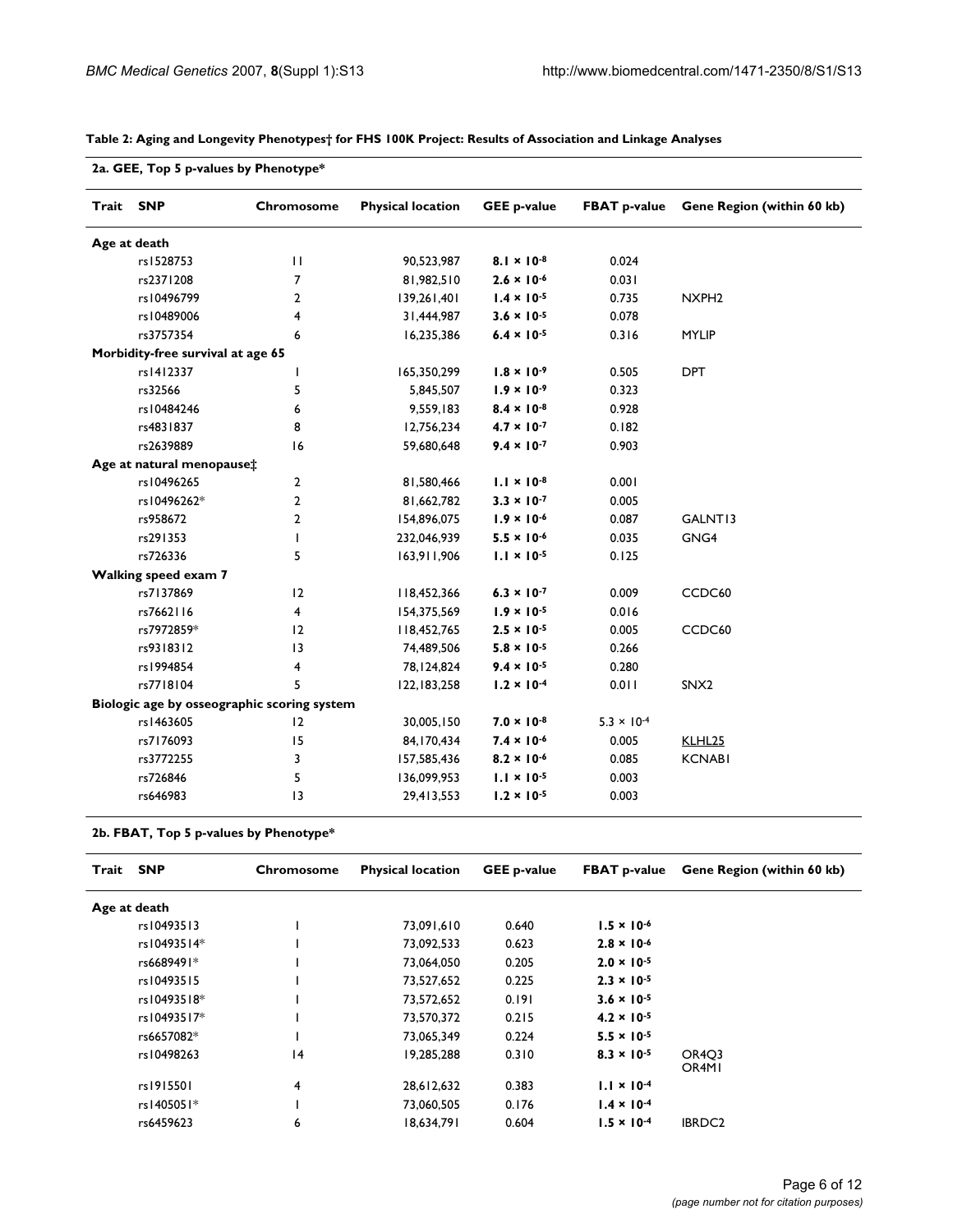| Table 2: Aging and Longevity Phenotypes† for FHS 100K Project: Results of Association and Linkage Analyses (Continued) |  |  |  |  |
|------------------------------------------------------------------------------------------------------------------------|--|--|--|--|
|------------------------------------------------------------------------------------------------------------------------|--|--|--|--|

| Morbidity-free survival at age 65           |                 |             |       |                      |                   |
|---------------------------------------------|-----------------|-------------|-------|----------------------|-------------------|
| rs10509200                                  | $\overline{10}$ | 65,296,567  | 0.613 | $7.0 \times 10^{-5}$ |                   |
| rs965036                                    | 6               | 20,099,022  | 0.550 | $8.6 \times 10^{-5}$ |                   |
| rs720565                                    | 6               | 136,834,657 | 0.014 | $9.8 \times 10^{-5}$ | MAP7              |
| rs1192372                                   | $\overline{2}$  | 84,923,204  | 0.094 | $9.9 \times 10^{-5}$ |                   |
| rs10505239                                  | 8               | 115,976,403 | 0.141 | $1.3 \times 10^{-4}$ |                   |
| Age at natural menopause <sup>+</sup>       |                 |             |       |                      |                   |
| rs959702                                    | $\overline{10}$ | 2,139,260   | 0.003 | $1.4 \times 10^{-5}$ |                   |
| rs7165378                                   | 15              | 69,478,558  | 0.006 | $6.4 \times 10^{-5}$ |                   |
| rs997161                                    | $\overline{10}$ | 130,876,127 | 0.074 | $8.6 \times 10^{-5}$ |                   |
| rs165284                                    | I.              | 91,235,574  | 0.006 | $8.6 \times 10^{-5}$ | <b>ZNF644</b>     |
| rs2280585                                   | 3               | 64,882,324  | 0.884 | $1.1 \times 10^{-4}$ |                   |
| <b>Walking speed exam 7</b>                 |                 |             |       |                      |                   |
| rs4471448                                   | $\mathbf{H}$    | 86,760,972  | 0.175 | $3.8 \times 10^{-6}$ | <b>TMEM135</b>    |
| rs336963                                    | 5               | 83,005,460  | 0.570 | $2.6 \times 10^{-5}$ | <b>HAPLNI</b>     |
| rs7862683                                   | 9               | 18,257,947  | 0.001 | $4.9 \times 10^{-5}$ |                   |
| rs9317757                                   | 3               | 68,458,430  | 0.252 | $7.8 \times 10^{-5}$ |                   |
| rs10501636*                                 | $\mathbf{H}$    | 86,789,967  | 0.355 | $1.1 \times 10^{-4}$ |                   |
| rs2340392                                   | 3               | 80,440,990  | 0.002 | $1.7 \times 10^{-4}$ |                   |
| Biologic age by osseographic scoring system |                 |             |       |                      |                   |
| rs1380703                                   | 2               | 57,852,938  | 0.008 | $1.1 \times 10^{-5}$ |                   |
| rs324702                                    | 4               | 77,094,969  | 0.390 | $3.3 \times 10^{-5}$ | PPEF <sub>2</sub> |
| rs324735                                    | 4               | 77,062,193  | 0.096 | $7.6 \times 10^{-5}$ |                   |
| rs1106184                                   | $\overline{2}$  | 10,914,125  | 0.006 | $8.8 \times 10^{-5}$ | PDIA6             |
| rs604578                                    | 18              | 30,923,438  | 0.004 | $9.5 \times 10^{-5}$ | MAPRE2            |
|                                             |                 |             |       |                      |                   |

**2c Linkage¶ Peaks with LOD scores** ≥ **2.0**

| Trait | <b>SNP</b> closest to<br>linkage peak       | Chromosome      | <b>Physical location</b> | $1.5 - LOD$<br>support<br>interval start | $1.5 - LOD$<br>support<br>interval end | <b>LOD</b> score |
|-------|---------------------------------------------|-----------------|--------------------------|------------------------------------------|----------------------------------------|------------------|
|       | Age at natural menopause                    |                 |                          |                                          |                                        |                  |
|       | rs1371217                                   | 4               | 182,890,808              | 178,671,796                              | 186,905,362                            | 2.08             |
|       | rs10509024                                  | 10              | 56.567.832               | 36,084,470                               | 70.573.011                             | 2.39             |
|       | rs4793513                                   | 17              | 66,429,892               | 60,635,492                               | 69,512,021                             | 2.48             |
|       | Walking speed, exam 7                       |                 |                          |                                          |                                        |                  |
|       | rs2769261                                   |                 | 113,278,949              | 107,080,550                              | 144,332,709                            | 2.30             |
|       | rs921055                                    | 2               | 233,522,842              | 229,328,008                              | 242, 141, 304                          | 2.13             |
|       | rs2602044                                   | 3               | 109,427,883              | 102,255,525                              | 111,604,019                            | 3.38             |
|       | rs8011773                                   | $\overline{14}$ | 96,927,485               | 96, 342, 135                             | 100,389,787                            | 2.69             |
|       | rs1362626                                   | 16              | 4,489,227                | 205,160                                  | 10,344,522                             | 2.05             |
|       | Biologic age by osseographic scoring system |                 |                          |                                          |                                        |                  |
|       | rs353810                                    | 9               | 86,258,745               | 81,441,976                               | 92,220,168                             | 3.26             |
|       | rs1203981                                   | 16              | 205,160                  | 205,160                                  | 7,431,239                              | 2.49             |
|       | rs2248383                                   | 21              | 35,151,811               | 27,412,716                               | 40,940,879                             | 2.22             |

SNP criteria: Autosomal SNPs with genotypic call rate ≥ 80%, minor allele frequency ≥ 10%, Hardy-Weinberg test p > 0.001, and ≥10 informative families for FBAT

 $*$  For each phenotype SNPs are ranked by p-value. A SNP in LD ( $r^2$  > 0.8) with a higher ranked SNP, is identified with an asterisk. All SNPs for a phenotype are listed until 5 independent SNPs are identified. Thus, for some phenotypes more than 5 SNPs are listed. For the age at death trait, the FBAT analysis identified two areas on chromosome 1 in LD, with  $r^2 = .5 - .6$  between the two regions and  $r^2$  of nearly 1.0 within the region.

† Multivariable-adjusted trait results are presented

‡Trait had <500 participants in the sample. ¶Results limited to traits presented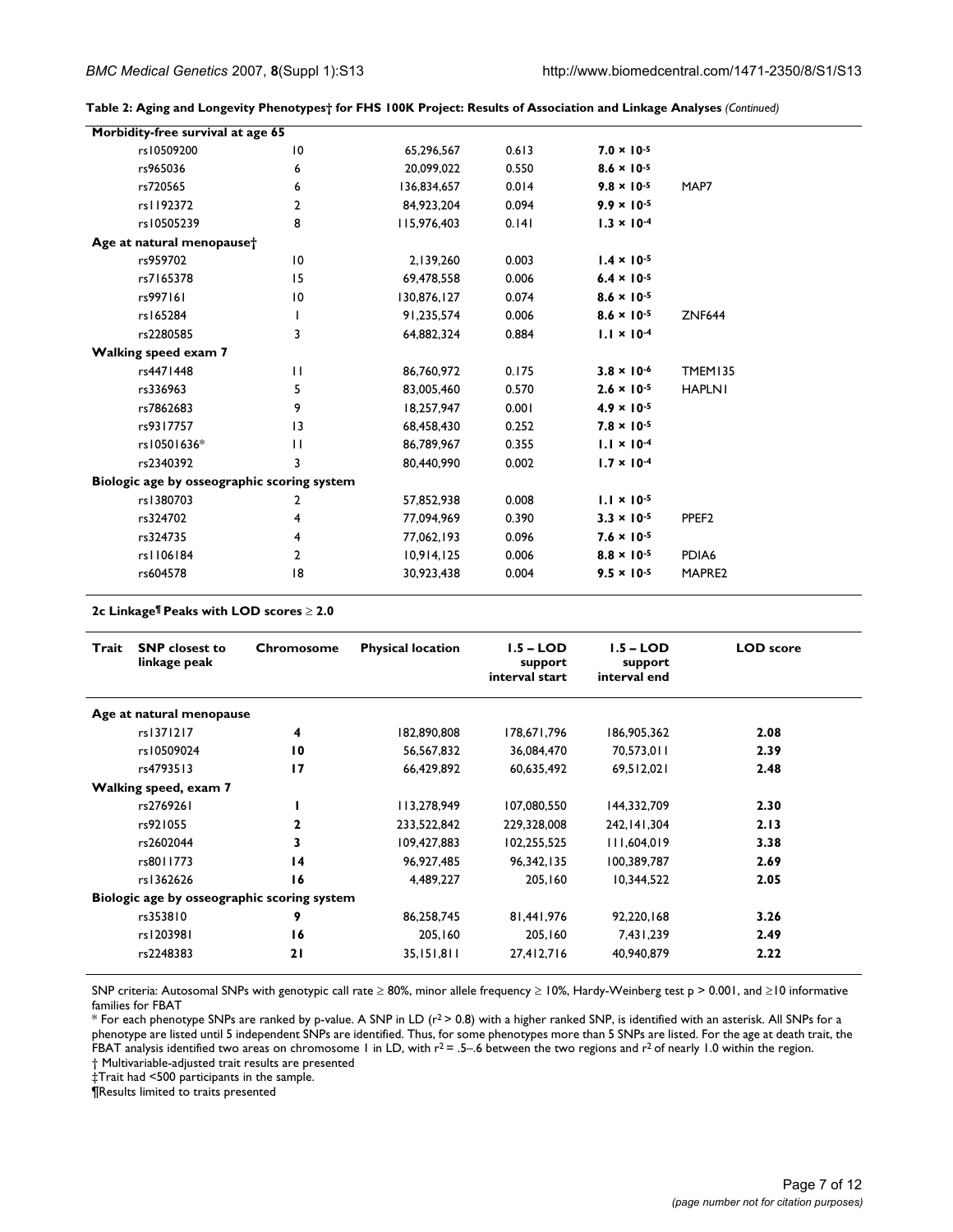### **Table 3: All Significant SNP Associations (GEE or FBAT p-value < 0.01) for at least Two Traits**

| Trait I         | Trait 2                  | <b>SNP</b> | Chr          | <b>Physical</b><br><b>Position</b> | Gene         | Trait   GEE<br>p-value | <b>Trait I FBAT</b><br>p-value | <b>Trait 2 GEE</b><br>p-value | <b>Trait 2 FBAT</b><br>p-value |
|-----------------|--------------------------|------------|--------------|------------------------------------|--------------|------------------------|--------------------------------|-------------------------------|--------------------------------|
| Age at<br>Death | Morbidity-<br>free at 65 | rs6682403  |              | 234.743.324                        |              | 0.849                  | 0.004                          | 0.106                         | 0.004                          |
|                 |                          | rs10488907 | 4            | 113.669.709                        | <b>ALPK1</b> | 0.452                  | 0.008                          | 0.336                         | 0.009                          |
|                 |                          | rs17190837 | 9            | 13.391.548                         |              | 0.010                  | 0.009                          | 0.097                         | 0.004                          |
|                 |                          | rs4752977  | $\mathbf{H}$ | 47.257.005                         | <b>MADD</b>  | 0.736                  | 0.008                          | 0.002                         | 0.009                          |
|                 |                          | rs10506274 | 12           | 80.103.932                         |              | 0.531                  | 0.001                          | 0.989                         | 0.001                          |
|                 |                          | rs2831154  | 21           | 28,059,331                         |              | 0.323                  | 0.008                          | 0.358                         | 0.006                          |
|                 |                          | rs243725*  | 21           | 28,060,803                         |              | 0.264                  | 0.007                          | 0.359                         | 0.008                          |

 $*r^2$  > 0.80 with the preceding SNP

#### **3b. GEE: Age at Death and Morbidity-Free Survival at 65 years**

| Trait I         | Trait 2                  | <b>SNP</b> | Chr            | <b>Physical</b><br><b>Position</b> | Gene                    | Trait I GEE<br>p-value | <b>Trait I FBAT</b><br>p-value | <b>Trait 2 GEE</b><br>p-value | <b>Trait 2 FBAT</b><br>p-value |
|-----------------|--------------------------|------------|----------------|------------------------------------|-------------------------|------------------------|--------------------------------|-------------------------------|--------------------------------|
| Age at<br>Death | Morbidity-<br>free at 65 | rs9308261  |                | 113,603,160                        | MAG <sub>13</sub>       | 0.009                  | 0.156                          | 0.002                         | 0.900                          |
|                 |                          | rs10490518 | $\overline{2}$ | 31.223.004                         | GALNT14                 | 0.009                  | 0.373                          | 0.010                         | 0.948                          |
|                 |                          | rs2374983  | $\overline{7}$ | 94.516.375                         | PPPIR9A/<br><b>PONI</b> | 0.006                  | 0.980                          | 0.007                         | 0.727                          |
|                 |                          | rs655883   | $\mathbf{H}$   | 98.994.584                         | CNTN5                   | 0.006                  | 0.390                          | 0.001                         | 0.293                          |
|                 |                          | rs1368850  | $\mathbf{H}$   | 130.433.518                        |                         | 0.004                  | 0.387                          | 0.005                         | 0.292                          |
|                 |                          | rs4943116  | 3              | 32,995.650                         | STARD <sub>13</sub>     | 0.006                  | 0.205                          | 0.008                         | 0.049                          |
|                 |                          | rs2254191  | 3              | 45.344.403                         |                         | 0.007                  | 0.425                          | 0.004                         | 0.116                          |
|                 |                          | rs1620210  | 3              | 45.759.488                         | $Cl3$ orf $I8$          | 0.001                  | 0.161                          | 0.004                         | 0.068                          |
|                 |                          | rs2823322  | 21             | 15.814.903                         |                         | 0.0004                 | 0.045                          | 0.006                         | 0.029                          |

#### **3c. FBAT: Biologic Age and Walking Speed**

| Trait I      | Trait 2       | <b>SNP</b>  | Chr             | <b>Physical</b><br><b>Position</b> | Gene                | Trait I GEE<br>p-value | <b>Trait I FBAT</b><br>p-value | <b>Trait 2 GEE</b><br>p-value | <b>Trait 2 FBAT</b><br>p-value |
|--------------|---------------|-------------|-----------------|------------------------------------|---------------------|------------------------|--------------------------------|-------------------------------|--------------------------------|
| Biologic age | Walking speed | rs873348    | 4               | 178,246,509                        |                     | 0.135                  | 0.004                          | 0.114                         | 0.006                          |
| Biologic age | Walking speed | rs10520361* | 4               | 178,247,037                        |                     | 0.074                  | 0.006                          | 0.054                         | 0.005                          |
| Biologic age | Walking speed | rs31564     | 5.              | 135,258,152                        | IL <sub>9</sub>     | 0.015                  | 0.001                          | 0.008                         | 0.002                          |
| Biologic age | Walking speed | rs1862345   | 5.              | 148,018,498                        | HTR4                | 0.172                  | 0.0002                         | 0.399                         | 0.008                          |
| Biologic age | Walking speed | rs7844834   | 8               | 11.323.556                         | C8orf12 C8or<br>f13 | 0.017                  | 0.004                          | 0.011                         | 0.004                          |
| Biologic age | Walking speed | rs952658    | 12              | 20.756.568                         | <b>SLCOICI</b>      | 0.024                  | 0.008                          | 0.935                         | 0.006                          |
| Biologic age | Walking speed | rs6487366   | 12              | 23.994.617                         | SOX5                | 0.017                  | 0.003                          | 0.959                         | 0.004                          |
| Biologic age | Walking speed | rs7135493   | 12              | 28.134.847                         |                     | 0.020                  | 0.006                          | 0.033                         | 0.004                          |
| Biologic age | Walking speed | rs10492036  | 12              | 124,728,934                        |                     | 0.308                  | 0.005                          | 0.169                         | 0.009                          |
| Biologic age | Walking speed | rs1978945   | 13              | 105,641,257                        |                     | 0.093                  | 0.009                          | 0.031                         | 0.006                          |
| Biologic age | Walking speed | rs2165723*  | 13              | 105.641.610                        |                     | 0.046                  | 0.010                          | 0.027                         | 0.003                          |
| Biologic age | Walking speed | rs10492651* | $\overline{13}$ | 105,641,634                        |                     | 0.083                  | 0.009                          | 0.023                         | 0.001                          |
| Biologic age | Walking speed | rs9301112*  | $\overline{13}$ | 105.642.018                        |                     | 0.097                  | 0.004                          | 0.053                         | 0.003                          |

 $*$   $r^2$  > 0.8 with the preceding SNP (calculated if the distance is <250,000 base pairs)

### **3d. GEE: Biologic Age and Walking Speed**

| Trait I             | Trait 2       | <b>SNP</b> | Chr | <b>Physical</b><br><b>Position</b> | Gene         | Trait I GEE<br>p-value | <b>Trait I FBAT</b><br>p-value | <b>Trait 2 GEE</b><br>p-value | <b>Trait 2 FBAT</b><br>p-value |
|---------------------|---------------|------------|-----|------------------------------------|--------------|------------------------|--------------------------------|-------------------------------|--------------------------------|
| <b>Biologic Age</b> | Walking speed | rs 1474827 | 6   | 134.886.011                        |              | 0.007                  | 0.746                          | 0.000                         | 0.233                          |
| <b>Biologic Age</b> | Walking speed | rs10231641 |     | 119.166.342                        |              | 0.004                  | 0.077                          | 0.009                         | 0.278                          |
| <b>Biologic Age</b> | Walking speed | rs310575   | 8   | 51.603.257                         | <b>SNTG1</b> | 0.008                  | 0.209                          | 0.003                         | 0.007                          |
| <b>Biologic Age</b> | Walking speed | rs10520603 | 15  | 84.170.955                         |              | 0.009                  | 0.008                          | 0.003                         | 0.050                          |
| <b>Biologic Age</b> | Walking speed | rs7166323* | 15  | 84.171.745                         |              | 0.009                  | 0.012                          | 0.003                         | 0.065                          |
| <b>Biologic Age</b> | Walking speed | rs2215921  | 16  | 9,604,834                          |              | 0.007                  | 0.049                          | 0.001                         | 0.316                          |

 $*$   $r^2$  > 0.8 with the preceding SNP (calculated if the distance is <250,000 base pairs)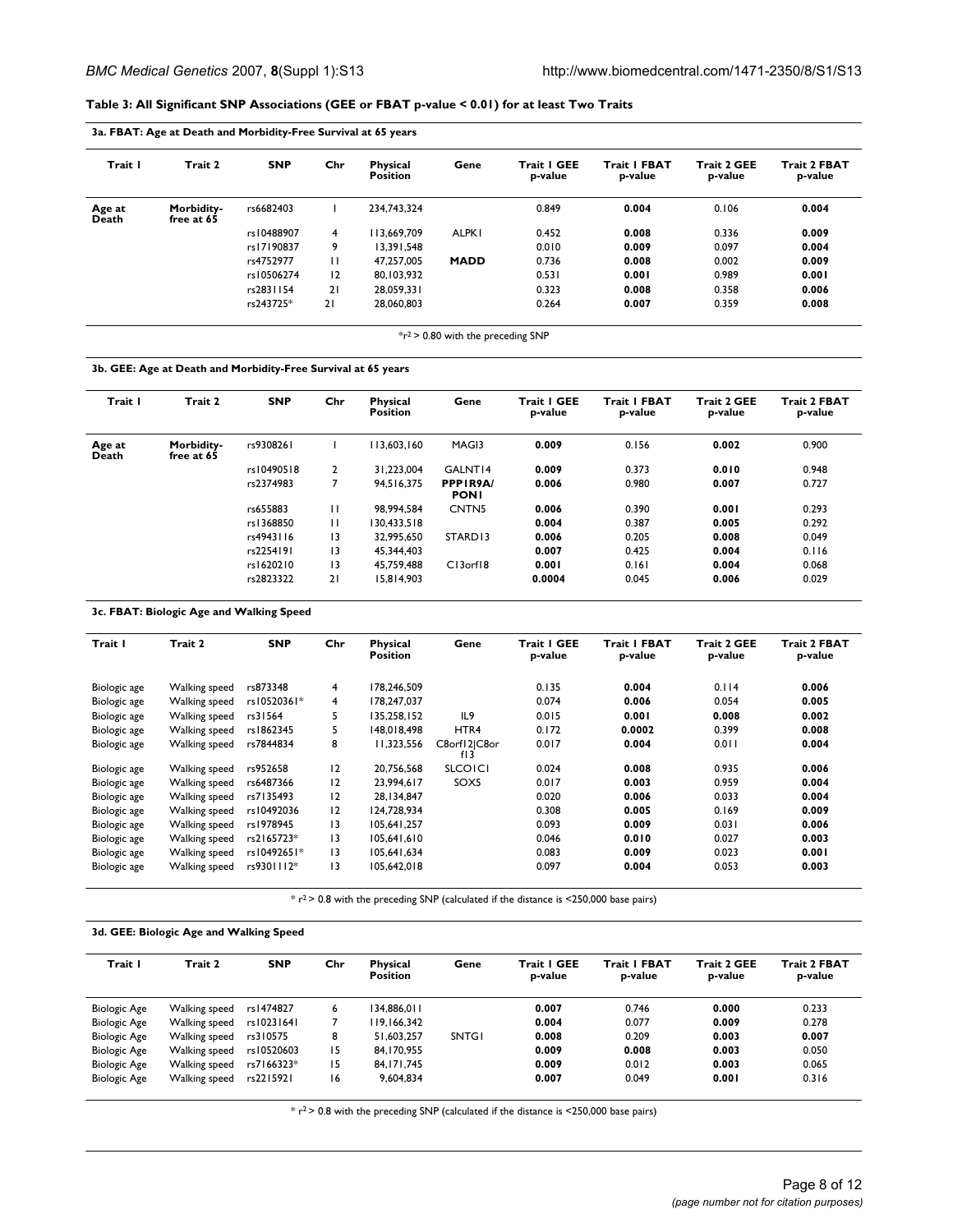| Trait                             | Gene                    | <b>SNP</b> | Chr             | <b>Physical</b><br><b>Position</b> | <b>FBAT p-value</b> | <b>GEE p-value</b>   | <b>SNP</b> function | <b>SNP</b> position relative<br>to gene (up to 60 kb) |
|-----------------------------------|-------------------------|------------|-----------------|------------------------------------|---------------------|----------------------|---------------------|-------------------------------------------------------|
| Age at death                      | <b>FOXOIa</b>           | rs4943794  | 13              | 40,071,408                         | 0.068               | 0.00028              | Intron              | in                                                    |
|                                   |                         | rs10507486 | $\overline{13}$ | 40,084,501                         | 0.043               | 0.00013              | Intron              | in                                                    |
|                                   | GAPDH <sup>+</sup>      | rs4764600  | 12              | 6,472,241                          | 0.833               | 0.005                | Locus/intron        | near                                                  |
|                                   | KL                      | rs683907   | $\overline{13}$ | 32,522,175                         | 0.009               | 0.507                | Intron              | in                                                    |
|                                   |                         | rs687045   | 3               | 32,522,889                         | 0.007               | 0.712                | Intron              | in                                                    |
|                                   | <b>LEPR</b>             | rs1475398  | ı               | 65,695,278                         | 0.069               | 0.005                | Untranslated        | in                                                    |
|                                   |                         | rs1343981  |                 | 65,757,349                         | 0.031               | 0.006                | Intron              | in                                                    |
|                                   |                         | rs10493379 |                 | 65,757,948                         | 0.015               | 0.004                | Intron              | in                                                    |
|                                   |                         | rs2154380  |                 | 65,769,462                         | 0.004               | 0.003                | Intron              | in                                                    |
|                                   |                         | rs6669117  | т               | 65,773,093                         | 0.050               | 0.007                | Intron              | in                                                    |
|                                   | <b>PONI</b>             | rs2374983  | 7               | 94,516,375                         | 0.980               | 0.006                | Intron              | near                                                  |
|                                   | <b>PSENI</b>            | rs362356   | 4               | 72,708,382                         | 0.005               | 0.130                | Intron              | in                                                    |
|                                   | SOD <sub>2</sub>        | rs911847   | 6               | 160,039,379                        | 0.358               | 0.005                | Unknown             | near                                                  |
|                                   | <b>WRN</b> <sup>+</sup> | rs2543600  | 8               | 30,969,282                         | 0.182               | $4.2 \times 10^{-6}$ | Unknown             | near                                                  |
| Morbidity-free survival at age 65 | <b>GHR</b>              | rs719756   | 5               | 42,761,386                         | 0.003               | 0.676                | Unknown             | near                                                  |
|                                   | <b>LEPR</b>             | rs1171278  | T               | 65,700,167                         | 0.042               | 0.003                | Untranslated        | in                                                    |
|                                   |                         | rs3790426  | L               | 65,755,040                         | 0.460               | 0.002                | Intron              | in                                                    |
|                                   | <b>MORF4LI</b>          | rs1383636  | 15              | 76,893,275                         | 0.458               | 0.007                | Unknown             | near                                                  |
|                                   | <b>PONI</b>             | rs2374983  | 7               | 94,516,375                         | 0.727               | 0.007                | Intron              | near                                                  |
|                                   |                         | rs854523   | 7               | 94,542,884                         | 0.850               | 0.007                | Intron              | in                                                    |
|                                   | <b>PTH</b>              | rs10500784 | П               | 13,530,401                         | 0.010               | 0.990                | Unknown             | near                                                  |
|                                   | <b>WRN</b> <sup>+</sup> | rs2725369  | 8               | 30,970,566                         | 0.113               | 0.003                | Unknown             | near                                                  |
| <b>Biologic Age by OSS</b>        | <b>FOXOIa</b>           | rs1923249  | $\overline{13}$ | 40,041,881                         | 0.006               | 0.004                | Intron              | in                                                    |
|                                   |                         | rs4943794  | $\overline{13}$ | 40,071,408                         | 0.009               | 0.016                | Intron              | in                                                    |
|                                   | HSPA <sub>9</sub>       | rs256014   | 5               | 137,930,983                        | 0.101               | 0.005                | Intron              | in                                                    |
|                                   | LASS6                   | rs1002666  | 2               | 169,303,525                        | 0.001               | 0.008                | Intron              | in                                                    |
|                                   | SOD <sub>2</sub>        | rs911847   | 6               | 160,039,379                        | 0.024               | 0.009                | Unknown             | near                                                  |
|                                   | TLR4                    | rs1927914  | 9               | 117,544,279                        | 0.007               | 0.401                | Locus               | near                                                  |
| <b>Walking speed</b>              | <b>ESRI</b>             | rs9322361  | 6               | 152,551,257                        | 0.124               | 0.0089               | Intron              | in                                                    |
|                                   | LASS6                   | rs6433083  | 2               | 169,324,821                        | 0.232               | 0.006                | Intron              | in                                                    |
|                                   | NR3C1                   | rs2918418  | 5               | 142,703,566                        | 0.005               | 0.081                | Intron              | in                                                    |
|                                   |                         | rs10515522 | 5               | 142,738,587                        | 0.004               | 0.084                | Intron              | in                                                    |
|                                   | <b>SODI</b>             | rs2833485  | 21              | 32,000,796                         | 0.008               | 0.507                | Locus/intron        | in                                                    |
|                                   | TERF <sub>2</sub>       | rs728546   | 16              | 68,013,029                         | 0.0045              | 0.533                | Unknown             | near                                                  |
|                                   | <b>FASLG</b>            | rs6700734  | Ι.              | 169,362,468                        | 0.003               | 0.029                | Intron              | in                                                    |

#### **Table 4: All Significant SNP Associations with Selected Longevity Candidate Genes\* (FBAT or GEE p-value < 0.01)**

\*79 genes identified from NCBI, SAGE ke, and GenAge databases; 12 genes with no SNPs on 100K chip; 67 genes with 1–45 SNPs on 100K chip; LGV1 2036 SNPs on 100K chip, results for this region available on the web †The most strongly associated SNP near GAPDH is actually closer to MRPL51 ‡The most strongly associated SNP near WRN is actually closer to PURG

related phenotypes and 100K SNP genotyping results available on the web. This resource has the potential to detect novel susceptibility genes for human longevity and aging and to examine the relevance of promising candidate gene associations reported in animal models to human aging. We describe several strategies to prioritize SNP associations in this unique resource to enhance the discovery of various genes and pathways that contribute to the control of human longevity. Furthermore, FHS investigators are part of the NIA sponsored Longevity Consortium <http://www.longevityconsortium.org>which offers the opportunity of collaboration with other investigators to replicate important findings in additional cohorts.

In our untargeted approach of ranking SNP associations by the strength of the p-value, 2 intronic *FOXO1a* SNPs were associated with age at death. One of these SNPs (rs4943794) also was associated with biologic age by OSS in our a priori evaluation of select candidate genes. FOXO

(forkhead box group O) transcription factors are targets of insulin-like signaling and are involved in a diverse set of physiological functions including DNA repair and resistance to oxidative stress [33,34]. Further, FOXO plays a role in lifespan extension in *C. elegans* and *Drosophila* [35]. Studies of this gene in humans are limited; two case-control studies have not identified an association between *FOXO1a* and longevity [36,37]. However, the prospective population-based Leiden 85-plus Study found that *FOXO1a* was associated with increased mortality attributable to diabetes related deaths in participants aged 85 years and older [38]. The Leiden 85-plus Study also reported that genetic variation causing a reduction in insulin/IGF-1 signaling resulted in improved old age survival among women [20]. However, that report examined other genes in the insulin/insulin-like signaling pathway and did not specifically examine *FOXO1a*. Finally, the untargeted approach to SNP selection also identified a SNP near *FOXO3a* associated with age at natural menopause. This gene has been implicated in oocyte death,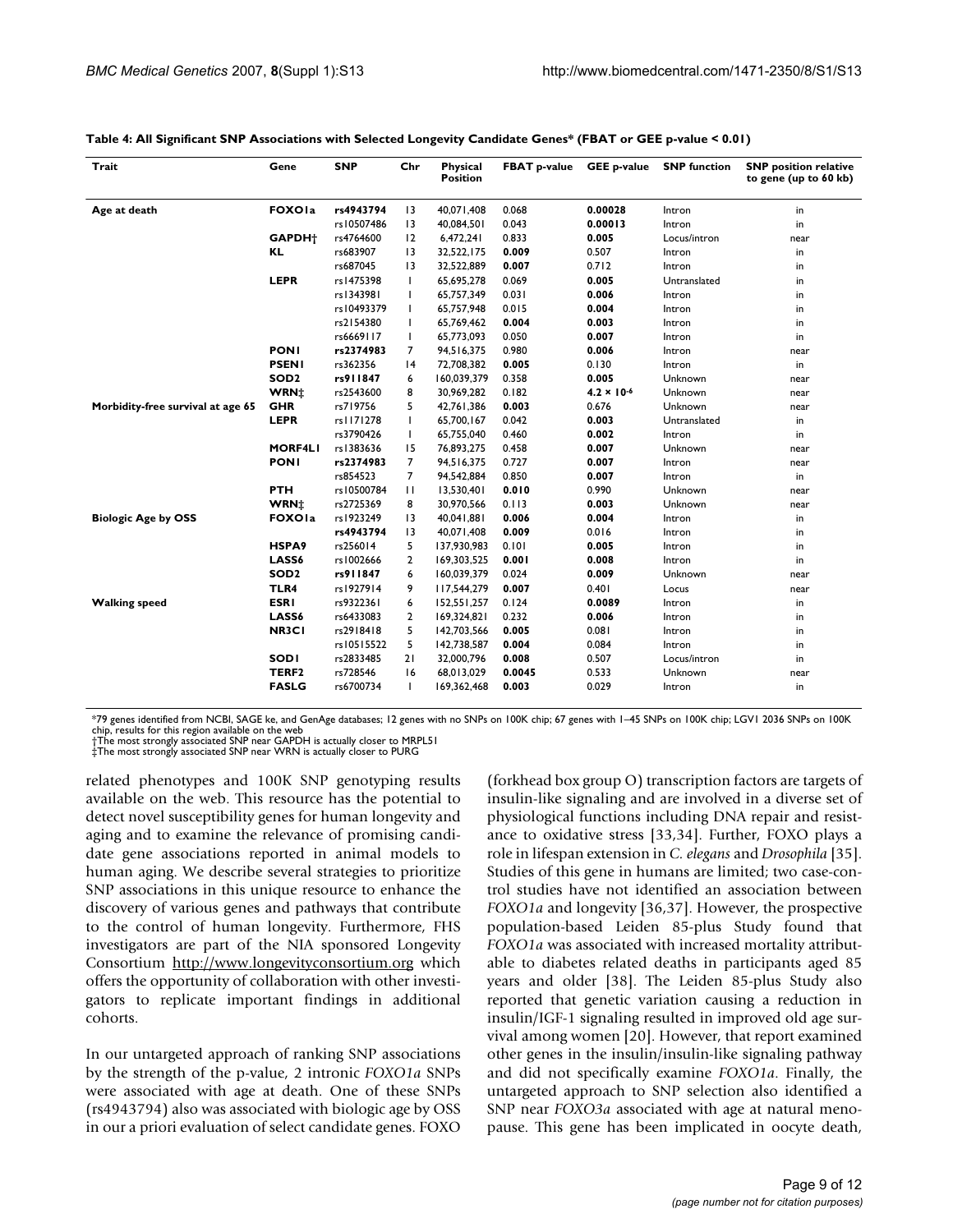depletion of functioning ovarian follicles, and infertility in mice [39,40] and thus represents a plausible candidate gene for menopause. Most positive common gene variantdisease association studies have failed replication [41] including reports on exceptional longevity. Haplotypebased fine mapping of the region on chromosome 4 linked to human longevity initially suggested the *MTP* gene, a gene important in lipoprotein synthesis, was associated with longevity [21]. However, this association failed replication in a French cohort of long-lived individuals and subsequent case-control studies of nonagenarians [22,42]. Beekman, *et al* [43] found neither linkage to chromosome 4 nor association with the MTP gene and longevity among nonagenarians in the Leiden Longevity Study. Meta-analyses implicated admixture of the control sample in the original report as an explanation for the presumed false-positive association. Thus, our findings are hypothesis generating and their importance can not be determined without evidence of consistent replication in other populations.

We examined pleiotropic effects by identifying SNP associations across two pairs of related traits. One SNP near *PON1* emerged as associated with both age at death and morbidity-free survival. Surprisingly, there were relatively few SNPs associated with both traits; prior work had suggested that longevity per se and healthy aging may share common genetic pathways [11,12]. However, morbidityfree survival was measured at age 65 years, it is possible that as our participants age morbidity-free survival defined at age 75 or 85 years will share additional SNP associations with our longevity trait, age at death. A SNP near *SOX5*, a gene potentially related to musculoskeletal function was associated with both biologic age by OSS and walking speed.

Our strategy of selecting SNPs in candidate genes and regions previously reported to be associated with longevity yielded interesting findings. For age at death, we identified SNPs in or near several genes including *KL, LEPR, PON1, SOD2*, and *WRN*. Defects in the *WRN* gene are the cause of Werner Syndrome, an autosomal recessive disorder characterized by premature aging. A longitudinal study of ageing Danish twins recently reported a possible association between a successful aging trait and 3 SNPs in the *WRN* gene [44]. We were unable to determine if our SNP (rs2725369) was in LD with the SNPs in the prior report because the SNPs were not included in HapMap. Mutations in the *KL* (Klotho) gene in the mouse lead to a syndrome resembling human aging [45-47]. There has been one report linking a functional variant of the *KL* gene to human longevity [15]. Thus, results from this GWAS may direct resources to the most relevant candidate genes and pathways for further investigation in humans.

Several important limitations merit comment. First, we acknowledge that there may be a survival bias as participants in this sample had to survive to provide DNA (first systematic DNA collection began 1995) and hence are likely healthier than the full FHS sample. To ameliorate this issue, we adjusted for covariates using the full Framingham sample, and used the residual traits for the subset of individuals genotyped using the 100K Affymetrix Gene-Chip to test for association with the SNPs using linear regression models. Residual traits from Cox and logistic models typically are not ideally distributed for linear regression models, but our adjustment method using the full sample precludes the testing of SNP associations with age at death and morbidity-free survival using Cox and logistic models. Second, the 100K Affymetrix GeneChip provides limited coverage of the genome; many of our a priori candidate genes did not have any SNP coverage on the chip. For example, several genes that have been studied in model organisms or even in humans such as *ACE, Lamin A, SIRT2* and *SIRT3*, had no SNPs within 60 kb of the gene on the 100K Affymetrix GeneChip. However, genotyping is near-complete for the NHLBI funded 550 K genome-wide scan on all FHS participants. This will enable deeper exploration of our initial 100K SNP associations in a larger sample with denser coverage of the genome. Third, in this analysis we did not examine epistasis or gene-environment interactions which may modify the associations in this study. Importantly, this study is hypothesis generating. Our findings need to be replicated in other samples.

# **Conclusion**

In summary, the untargeted genome-wide approach to detect genetic associations with longevity and aging traits provides an opportunity to identify novel biologic pathways related to lifespan control. GWAS also have the potential to direct investigators of human aging to the most promising candidate gene associations and biologic pathways reported to regulate lifespan in animal models. Enhancing our understanding of the mechanisms responsible for aging may in turn identify directions for health promotion and disease prevention efforts in middle-aged and older adults so that older persons can enjoy more time in good health. These data generate hypotheses regarding novel biologic pathways contributing to longevity and healthy aging and serve as a resource for replication of findings from other population-based samples.

# **Abbreviations**

CVD = cardiovascular disease; FBAT = family-based association test; FHS = Framingham Heart Study; GEE = generalized estimating equations; GWAS = genome-wide association study;  $LD = linkage$  disequilibrium;  $LOD =$ logarithm of the odds; NCBI = National Center Biotechnology Information; OSS = osseographic scoring system;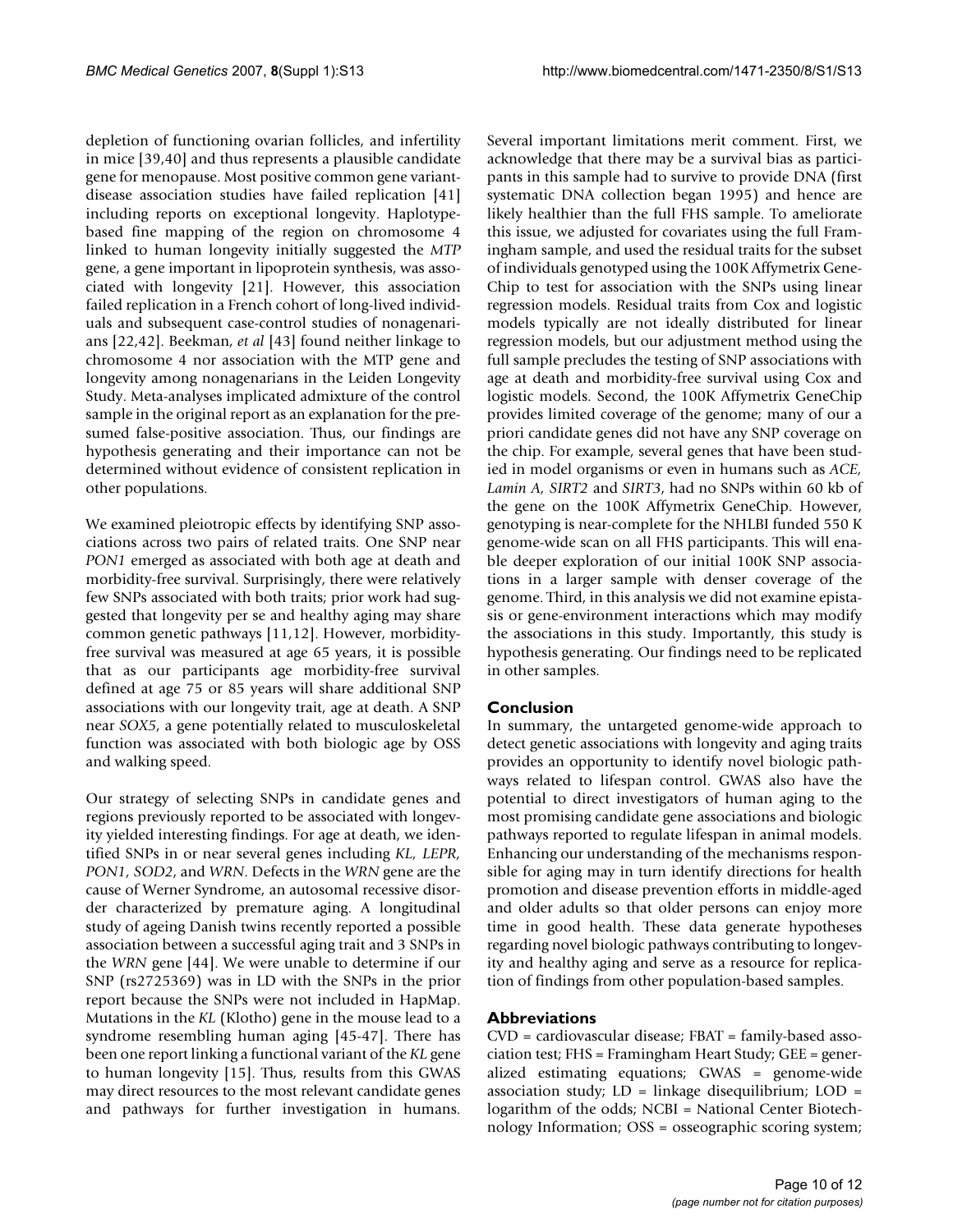SNP = single nucleotide polymorphism; TIA = transient ischemic attack.

# **Competing interests**

The authors declare that they have no competing interests.

# **Authors' contributions**

All authors have made substantial contributions to conception and design or acquisition of phenotypic data. JMM, KL, EJB, CG, DK, DPK, JMM, MJP, RBD contributed to the analysis and interpretation of data. JMM, KL, EJB, DK, DPK, SS have been involved in drafting the manuscript or revising it critically for important intellectual content. All authors read and approved the final manuscript.

# **Additional material**

**Additional file 1** *Candidate Gene List for FHS 100K Longevity and Aging Traits* Click here for file [\[http://www.biomedcentral.com/content/supplementary/1471-](http://www.biomedcentral.com/content/supplementary/1471-2350-8-S1-S13-S1.doc) 2350-8-S1-S13-S1.doc]

# **Acknowledgements**

NHLBI's Framingham Heart Study is supported by contract number N01- HC-25195. This work was also supported in part by R01 AR/AG 41398 and AG028321.

FHS 100K analyses were conducted using the Boston University.

Linux Cluster for Genetic Analysis (LinGA) funded by the NIH NCRR (National Center for Research Resources) Shared Instrumentation grant 1S10RR163736-01A1 [http://www.bu.edu/dbin/sph/departments/biostatis](http://www.bu.edu/dbin/sph/departments/biostatistics/linga_publications.php)  [tics/linga\\_publications.php.](http://www.bu.edu/dbin/sph/departments/biostatistics/linga_publications.php)

We thank the FHS participants for their ongoing participation and dedication to the study making this work possible.

This article has been published as part of *BMC Medical Genetics* Volume 8 Supplement 1, 2007: The Framingham Heart Study 100,000 single nucleotide polymorphisms resource. The full contents of the supplement are available online at<http://www.biomedcentral.com/1471-2350/8?issue=S1>.

# **References**

- 1. Herskind AM, McGue M, Holm NV, Sorensen TI, Harvald B, Vaupel JW: **The heritability of human longevity: a population-based study of 2872 Danish twin pairs born 1870–1900.** *HumGenet* 1996, **97(3):**319.
- 2. Iachine IA, Holm NV, Harris JR, Begun AZ, Iachina MK, Laitinen M, Kaprio J, Yashin AI: **How heritable is individual susceptibility to death? The results of an analysis of survival data on Danish, Swedish and Finnish twins.** *TwinRes* 1998, **1(4):**196.
- 3. Ljungquist B, Berg S, Lanke J, McClearn GE, Pedersen NL: **The effect of genetic factors for longevity: a comparison of identical and fraternal twins in the Swedish Twin Registry.** *JGerontolA BiolSciMedSci* 1998, **53(6):**M441.
- McGue M, Vaupel JW, Holm N, Harvald B: Longevity is moder**ately heritable in a sample of Danish twins born 1870–1880.** *JGerontol* 1993, **48(6):**B237.
- 5. Hjelmborg JV, Iachine I, Skytthe A, Vaupel JW, McGue M, Koskenvuo M, Kaprio J, Pedersen NL, Christensen K: **Genetic influence on human lifespan and longevity.** *HumGenet* 2006, **119(3):**312.
- 6. Reed T, Dick DM: **Heritability and validity of healthy physical aging (wellness) in elderly male twins.** *TwinRes* 2003, **6(3):**227.
- 7. Carmelli D, Kelly-Hayes M, Wolf PA, Swan GE, Jack LM, Reed T, Guralnik JM: **The contribution of genetic influences to measures of lower-extremity function in older male twins.** *JGerontolA BiolSciMedSci* 2000, **55(1):**B49.
- 8. Reed T, Fabsitz RR, Selby JV, Carmelli D: **Genetic influences and grip strength norms in the NHLBI twin study males aged 59– 69.** *AnnHumBiol* 1991, **18(5):**425.
- Swan GE, Carmelli D, Reed T, Harshfield GA, Fabsitz RR, Eslinger Pl: **Heritability of cognitive performance in aging twins. The National Heart, Lung, and Blood Institute Twin Study.** *Arch-Neurol* 1990, **47(3):**259.
- 10. Karasik D, Hannan MT, Cupples LA, Felson DT, Kiel DP: **Genetic contribution to biological aging: the Framingham Study.** *JGerontolA BiolSciMedSci* 2004, **59(3):**218.
- 11. Puca AA, Daly MJ, Brewster SJ, Matise TC, Barrett J, Shea-Drinkwater M, Kang S, Joyce E, Nicoli J, Benson E, Kunkel LM, Perls T: **A genome-wide scan for linkage to human exceptional longevity identifies a locus on chromosome 4.** *ProcNatlAcadSciUSA* 2001, **98(18):**10505.
- 12. Reed T, Dick DM, Uniacke SK, Foroud T, Nichols WC: **Genomewide scan for a healthy aging phenotype provides support for a locus near D4S1564 promoting healthy aging.** *JGerontolA BiolSciMedSci* 2004, **59(3):**227.
- 13. Cheng CL, Gao TQ, Wang Z, Li DD: **Role of insulin/insulin-like growth factor 1 signaling pathway in longevity.** *World JGastroenterol* 2005, **11(13):**1891.
- 14. Katic M, Kahn CR: **The role of insulin and IGF-1 signaling in longevity.** *Cell MolLife Sci* 2005, **62(3):**320.
- 15. Arking DE, Atzmon G, Arking A, Barzilai N, Dietz HC: **Association between a functional variant of the KLOTHO gene and highdensity lipoprotein cholesterol, blood pressure, stroke, and longevity.** *CircRes* 2005, **96(4):**412.
- 16. Bellizzi D, Rose G, Cavalcante P, Covello G, Dato S, De Rango F, Greco V, Maggiolini M, Feraco E, Mari V, Franceschi C, Passarino G, De Benedictis G: **[A novel VNTR enhancer within the SIRT3](http://www.ncbi.nlm.nih.gov/entrez/query.fcgi?cmd=Retrieve&db=PubMed&dopt=Abstract&list_uids=15676284) [gene, a human homologue of SIR2, is associated with survival](http://www.ncbi.nlm.nih.gov/entrez/query.fcgi?cmd=Retrieve&db=PubMed&dopt=Abstract&list_uids=15676284) [at oldest ages.](http://www.ncbi.nlm.nih.gov/entrez/query.fcgi?cmd=Retrieve&db=PubMed&dopt=Abstract&list_uids=15676284)** *Genomics* 2005, **85(2):**258.
- 17. Browner WS, Kahn AJ, Ziv E, Reiner AP, Oshima J, Cawthon RM, Hsueh WC, Cummings SR: **The genetics of human longevity.** *AmJMed* 2004, **117(11):**851.
- 18. Hadley EC, Rossi WK: **Exceptional survival in human populations: National Institute on Aging perspectives and programs.** *MechAgeing Dev* 2005, **126(2):**231.
- 19. Rose G, Dato S, Altomare K, Bellizzi D, Garasto S, Greco V, Passarino G, Feraco E, Mari V, Barbi C, Bonafe M, Franceschi C, Tan Q, Boiko S, Yashin AI, De Benedictis G: **Variability of the SIRT3 gene, human silent information regulator Sir2 homologue, and survivorship in the elderly.** *ExpGerontol* 2003, **38(10):**1065.
- 20. van Heemst D, Beekman M, Mooijaart SP, Heijmans BT, Brandt BW, Zwaan BJ, Slagboom PE, Westendorp RG: **[Reduced insulin/IGF-1](http://www.ncbi.nlm.nih.gov/entrez/query.fcgi?cmd=Retrieve&db=PubMed&dopt=Abstract&list_uids=15771611) [signalling and human longevity.](http://www.ncbi.nlm.nih.gov/entrez/query.fcgi?cmd=Retrieve&db=PubMed&dopt=Abstract&list_uids=15771611)** *Aging Cell* 2005, **4(2):**79.
- 21. Geesaman BJ, Benson E, Brewster SJ, Kunkel LM, Blanche H, Thomas G, Perls TT, Daly MJ, Puca AA: **Haplotype-based identification of a microsomal transfer protein marker associated with the human lifespan.** *ProcNatlAcadSciUSA* 2003, **100(24):**14115.
- 22. Nebel A, Croucher PJ, Stiegeler R, Nikolaus S, Krawczak M, Schreiber S: **No association between microsomal triglyceride transfer protein (MTP) haplotype and longevity in humans.** *ProcNatlAcadSciUSA* 2005, **102(22):**7906.
- 23. Hirschhorn JN, Daly MJ: **Genome-wide association studies for common diseases and complex traits.** *NatRevGenet* 2005, **6(2):**95.
- Cupples LA, Arruda H, Benjamin EJ, D'Agostino RB Sr, Demissie S, DeStefano AL, Dupuis J, Falls K, Fox CS, Gottlieb DJ, Govindaraju DR, Guo CY, Heard-Costa N, Hwang SJ, Kathiresan S, Kiel DP, Laramie JM, Larson MG, Levy D, Liu CY, Lunetta KL, Mailman MD, Manning AK, Meigs JB, Murabito JM, Newton-Cheh C, O'Connor GT, O'Donnell CJ, Pandey MA, Seshadri S, Vasan RS, Wang ZY, Wilk JB, Wolf PA, Yang Q, Atwood LD: **The Framingham Heart Study 100K SNP genome-wide association study resource: Overview of**